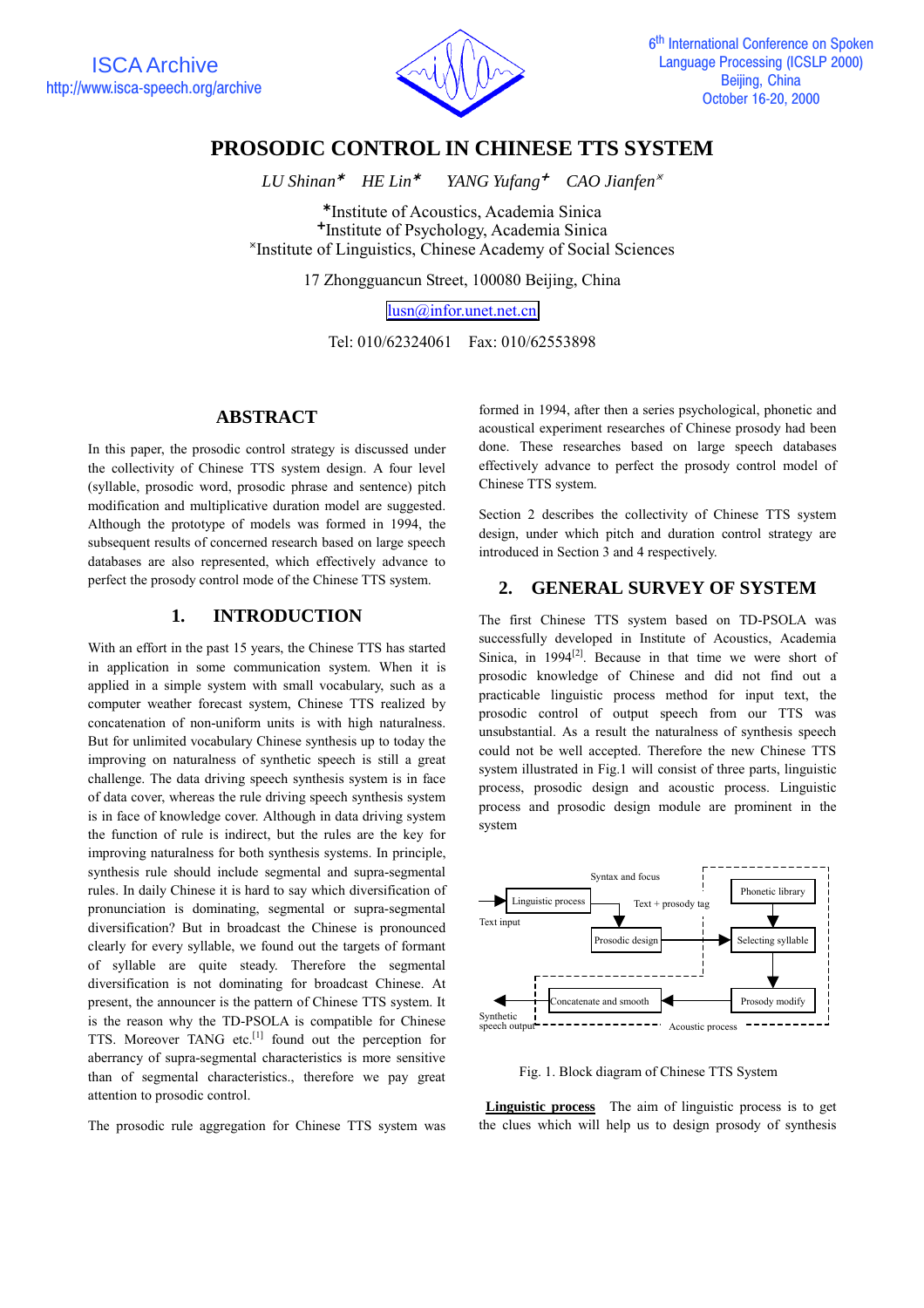speech.  $YAO^{[3]}$  developed a Chinese parser for their Chinese-foreign language transducer. By use of this parser the syntax of input text, as well as the semantic focus may be gained.

**Prosodic design** The task of prosodic design module is to decide where and which kind of break should be inserted in the synthesis speech, and where should be accented. Although grammatical structure is not completely consistent with prosodic structure of input text, but at present the syntax of input Chinese text is the one and only practical clue for designing the prosody of synthesis speech. The differences of both structures are mainly in word level. Generally speaking, prosodic word may be lager than grammatical word. It means that a prosodic word may include several grammatical words in Chinese. CHU[4] proposed a method how combine grammatical words to a prosodic word. We also consider creating a prosodic lexicon for word segmentation in Chinese TTS system. The prosodic phrase is usually consistent with syntactic phrase; but sometimes it is smaller than syntactic phrase.

Although the sentence stress depends on semantic expression and one can speak same sentence with diverse sentence stress, the common accent, or grammatical accent is regular. ZHEN etc.[5] validated following rules by psychological experiment research.

- Rule 1 The predicate is the regular accent in the subjectpredicate sentence.
- Rule 2 The object is the regular accent in the subjectpredicate-object sentence.
- Rule 3 The object is the regular accent in the predicate-object sentence.
- Rule 4 The subject is the regular accent when it is the interrogative pronoun.
- Rule 5 The attribute is the regular accent mostly.

The outputs of prosodic design module are not only text, but also the additional prosody tag, which will be used to control the prosody of synthesis speech.

**Acoustic process** The text with prosody tag pass through acoustic process module, and convert to speech by the use of TD-PSOLA method.

Because the syllables are selected as synthesis unites, the duration and pitch contour of syllable are the two important control parameters. Currently we don't change the intensity of original syllables when they are concatenated into a sentence, because it is proved by  $ZHONG^{[6]}$  that the aberrancy of intensity has a less sensitive than of duration and pitch on perception. The pitch and duration control strategy are introduced respectively.

#### **3. PITCH CONTROL**

The pitch is controlled in four levels as syllable, prosodic word,

prosodic phrase and sentence, in Chinese TTS system.

**Syllable and word levels** It is well-know, that Chinese is a tone language. Every syllable must be with one of four tones, namely high level, rising, low dipping and falling tone. But some time the syllable loses its inherent tone, the pitch contour will dependent on the tone of foregoing syllable, usually called neutral tone. Besides the general tone sandihi as pointed by  $WU^{[7]}$  the pitch contour is modified by the stress, when syllable is combined into a word. For example the combination of initial, final and tone for Chinese word "技术 ji4shu4 (technique)" and "计数 ji4shu4 (take count of)"are uniform, but the stress at first syllable for frontal word, at secondary syllable for latter word, the difference of their pitch contour is remarkable as shown in Fig. 2.



Fig. 2. F0 contour of "技术" and "计数"

When the Chinese tone is increased from four to fourteen, see Fig. 3, it is just about sufficient for to deal with the modification of pitch contour at the word level. For example, "技术" will use the combination of secondary  $(\pm \bar{\pm} 2)$  and fourth falling tone  $(\pm \bar{p} + 4)$ ; whereas "计数" use the combination of secondary (去声 2) and first falling tone (去  $\overline{p}$  = 1). KONG etc.<sup>[8]</sup> studied on pitch models of disyllable in Chinese by vector quantization. The 39 sub-classes summarized in their study can also combine by these increased tone models.

| 阴平1 阴平2 阳平1 阳平2 阳平3 上声1 上声2去声1 去声2 去声3 去声4 轻声1 轻声2 轻声3 |  |  |  |  |  |  |
|--------------------------------------------------------|--|--|--|--|--|--|
|                                                        |  |  |  |  |  |  |

Fig.3. 14 tone models used in the Chinese TTS system

Taking one with another, if a syllable is stressed, the pitch contour will be intact and with higher top, such as high level 1 (阴平 1), rising  $1$  (阳平 1), low dipping  $2$  (上声 2) and falling  $1$   $($  $\pm$  $\overline{p}$  $1)$ .

WU<sup>[9]</sup> pointed out the middle syllable of a Chinese tri-syllabic word is usually un-stressed, the pitch contour will be the transition from the end of first pitch contour to the begin of last pitch contour, especially when the speech rate is rapid. For example " 西 红 柿 xi1hong2shi4 (tomato)" usually is pronounced as "西轰柿 xi1hong1shi4". In our system the right tone combinations of a word are checked in the word library,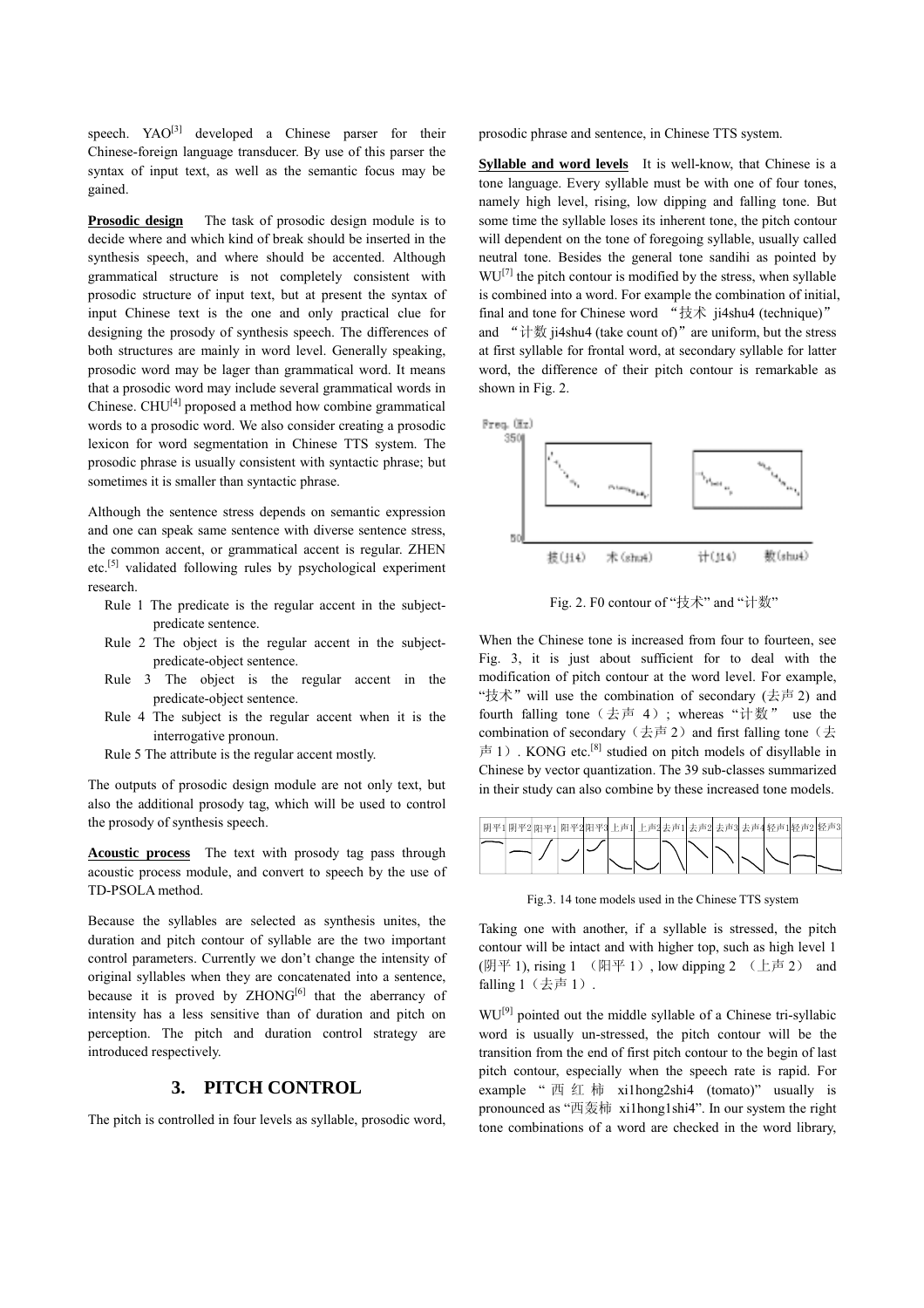and a little modification of tone and duration of syllable are potential by the use of technically designed prosodic mark $[10]$ , which are also checked in the word library.

**Prosodic phrase level** At the prosodic phrase level, the effect of accent and declination on pitch are considered. According to  $SHEN's<sup>[11]</sup>$  standpoint the top line of Chinese pitch is modified by accent and intonation of sentence, while the base line is modified by rhythm. If we draw the top line and base line of pitch for each prosodic word in Fig. 4, the boundary of prosodic phase "今年我国"and "十大体育新闻"is shown very clearly by the declination and reset of base line. The elevations of top line at word "今年" and"十大"come down to the accent. The Chinese TTS is designed to a tardily going down base line and an unfixed top line to express the accent in phrase level. It means the base line will be modified according to the position of word in phrase; and the top line modified according to the accent.



Fig. 4 The pitch contour of "今年我国十大体育新闻"

WANG etc. <sup>[12]</sup> found out that, although the Chinese falling tone with fixed range moves up, or the top of falling tone moves up going with expanded range, both can apperceive as a stressed syllable, the effect of the top of falling tone on stress is ultimate. The acoustic representation of stress as well as SHEN's intonation standpoint has been validated firstly by the normal psychological experiment based on the large speech database.

**Sentence level** When several prosodic phrases are combined a sentence, the going down base line will be reset at phrase boundary, and the maximum and minimum of base line of following phrase will be a little reduce respectively. The last phrase of sentence the top line and base line will be modified by intonation as described by  $\text{SHEN}^{[11]}$ . Fig.5 is an example of modified pitch in system compared with the natural speech.

### **4. DURATION CONTROL**

A multiplicative duration model is suggested to modify the syllable duration according to the context:

$$
D=D_i\,\times\,\,f_w\,\times\,\,f_b\,\times\,\,f_s
$$

Here  $D_i$  stands for intrinsic duration of syllable, which adopts the duration of syllable previously stored in phonetic dictionary.  $f_w$   $f_b$  and  $f_s$  are modification factors respectively for the



Fig.5. An example of pitch modification for synthesizing a Chinese sentence (upper) compared with pitch curves measured from same sentence of natural speech (under).

syllable position in word, the effect of boundary and of stress. Because the pronunciation of syllable samples in phonetic dictionary are pronounced in the same carrier sentence, "wo3 fa1 'X' zhe4ge zi2 (I pronounce the syllable 'X'.)". It means the target syllable has the same context, or the same effect of context on the duration. Therefore we believe  $D_i$  only depends on the components of syllable, namely the initial, final and tone, so it is defined as intrinsic duration.

The effect of syllable position in word on duration was described as a set of experiential modification coefficient suggested by  $CHU^{[4]}$  as followings:

Table 1. Syllable duration modification coefficients at word level

| Syllable position in | 1 st | 2 <sub>nd</sub> | 2rd  | $4^{\text{th}}$ |
|----------------------|------|-----------------|------|-----------------|
| Monosyllabic word    | 1.0  |                 |      |                 |
| Disyllabic word      | 0.90 | 0.95            |      |                 |
| Trisyllabic word     | 0.85 | 0.80            | 0.90 |                 |
| Quadrisyllabic word  | 0.85 | 0.75            | 0.80 | 0.90            |

CAO etc.<sup>[13]</sup> pointed out that, if a syllable is before the boundary of prosodic phrase, its duration will be extended, expect the last syllable of the sentence.  $f_b = 1.3$  for the last